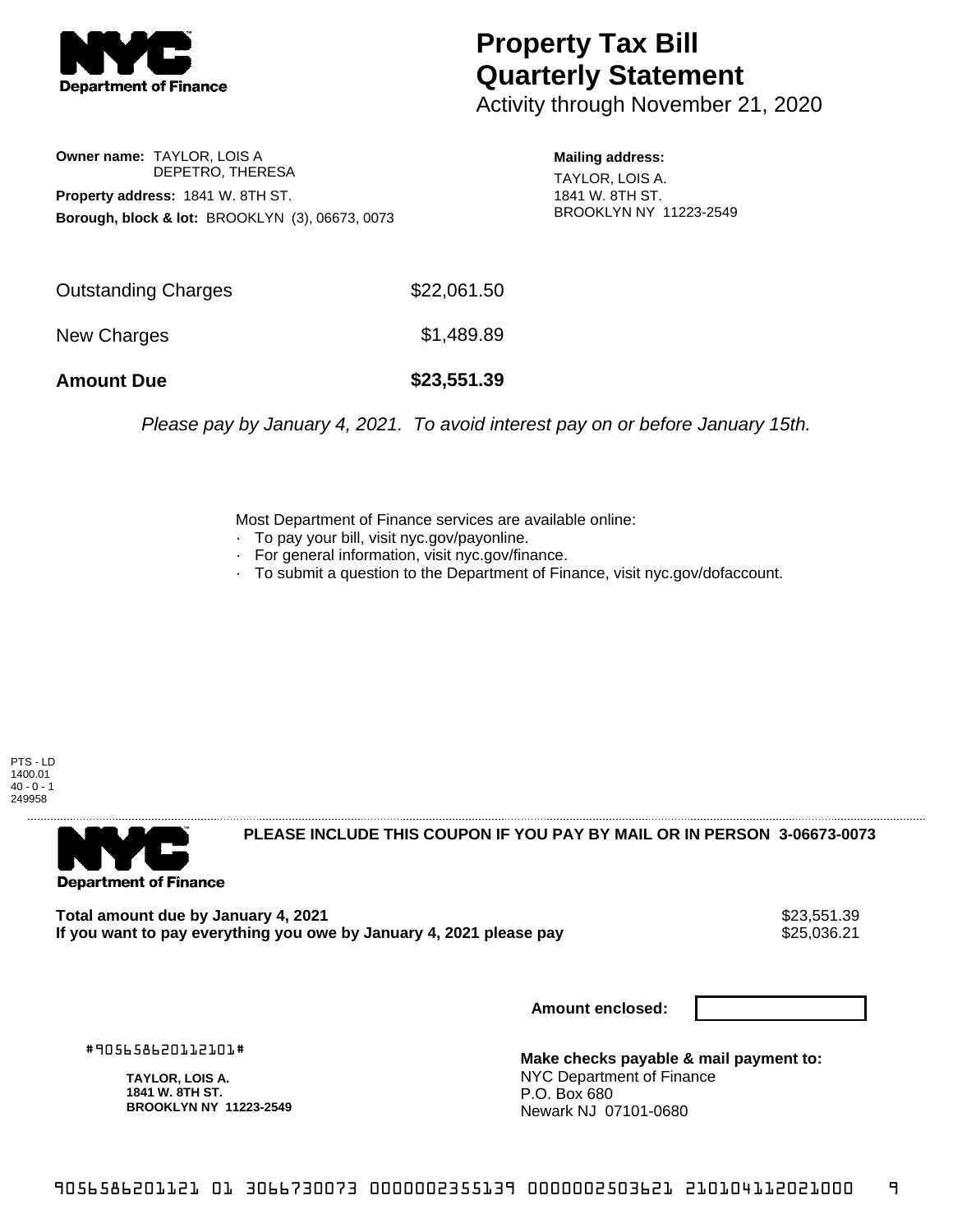

| <b>Billing Summary</b>                                                     | <b>Activity Date Due Date</b>           | <b>Amount</b> |
|----------------------------------------------------------------------------|-----------------------------------------|---------------|
| Outstanding charges including interest and payments                        |                                         | \$22,061.50   |
| <b>Finance-Property Tax</b>                                                | 01/01/2021                              | \$1,507.25    |
| <b>Adopted Tax Rate</b>                                                    |                                         | $$-17.36$     |
| <b>Total amount due</b>                                                    |                                         | \$23,551.39   |
| <b>Tax Year Charges Remaining</b>                                          | <b>Activity Date</b><br><b>Due Date</b> | Amount        |
| <b>Finance-Property Tax</b>                                                | 04/01/2021                              | \$1,507.25    |
| <b>Adopted Tax Rate</b>                                                    |                                         | $$-17.36$     |
| Total tax year charges remaining                                           |                                         | \$1,489.89    |
| If you want to pay everything you owe by January 4, 2021 please pay        | \$25,036.21                             |               |
| If you pay everything you owe by January 4, 2021, you would save:          |                                         | \$5.07        |
| How We Calculated Your Property Tax For July 1, 2020 Through June 30, 2021 |                                         |               |
|                                                                            | Overall                                 |               |
| Tax class 1 - Small Home, Less Than 4 Families                             | <b>Tax Rate</b>                         |               |
| Original tax rate billed                                                   | 21.1670%                                |               |
| New Tax rate                                                               | 21.0450%                                |               |
| <b>Estimated Market Value \$799,000</b>                                    |                                         |               |
|                                                                            |                                         | <b>Taxes</b>  |
| <b>Billable Assessed Value</b>                                             | \$28,483                                |               |
| <b>Taxable Value</b>                                                       | \$28,483 x 21.0450%                     |               |
| <b>Tax Before Abatements and STAR</b>                                      | \$5,994.28                              | \$5,994.28    |
| Annual property tax                                                        |                                         | \$5,994.28    |
| Original property tax billed in June 2020                                  |                                         | \$6,029.00    |
| <b>Change In Property Tax Bill Based On New Tax Rate</b>                   |                                         | $$-34.72$     |

Please call 311 to speak to a representative to make a property tax payment by telephone.

For information about the interest rate charged on late payments, visit nyc.gov/taxbill.

## **Home banking payment instructions:**

- 1. **Log** into your bank or online bill pay website.
- 2. **Add** the new payee: NYC DOF Property Tax. Enter your account number, which is your boro, block and lot, as it appears here: 3-06673-0073 . You may also need to enter the address for the Department of Finance. The address is P.O. Box 680, Newark NJ 07101-0680.
- 3. **Schedule** your online payment using your checking or savings account.

## **Did Your Mailing Address Change?**

If so, please visit us at **nyc.gov/changemailingaddress** or call **311.**

When you provide a check as payment, you authorize us either to use information from your check to make a one-time electronic fund transfer from your account or to process the payment as a check transaction.